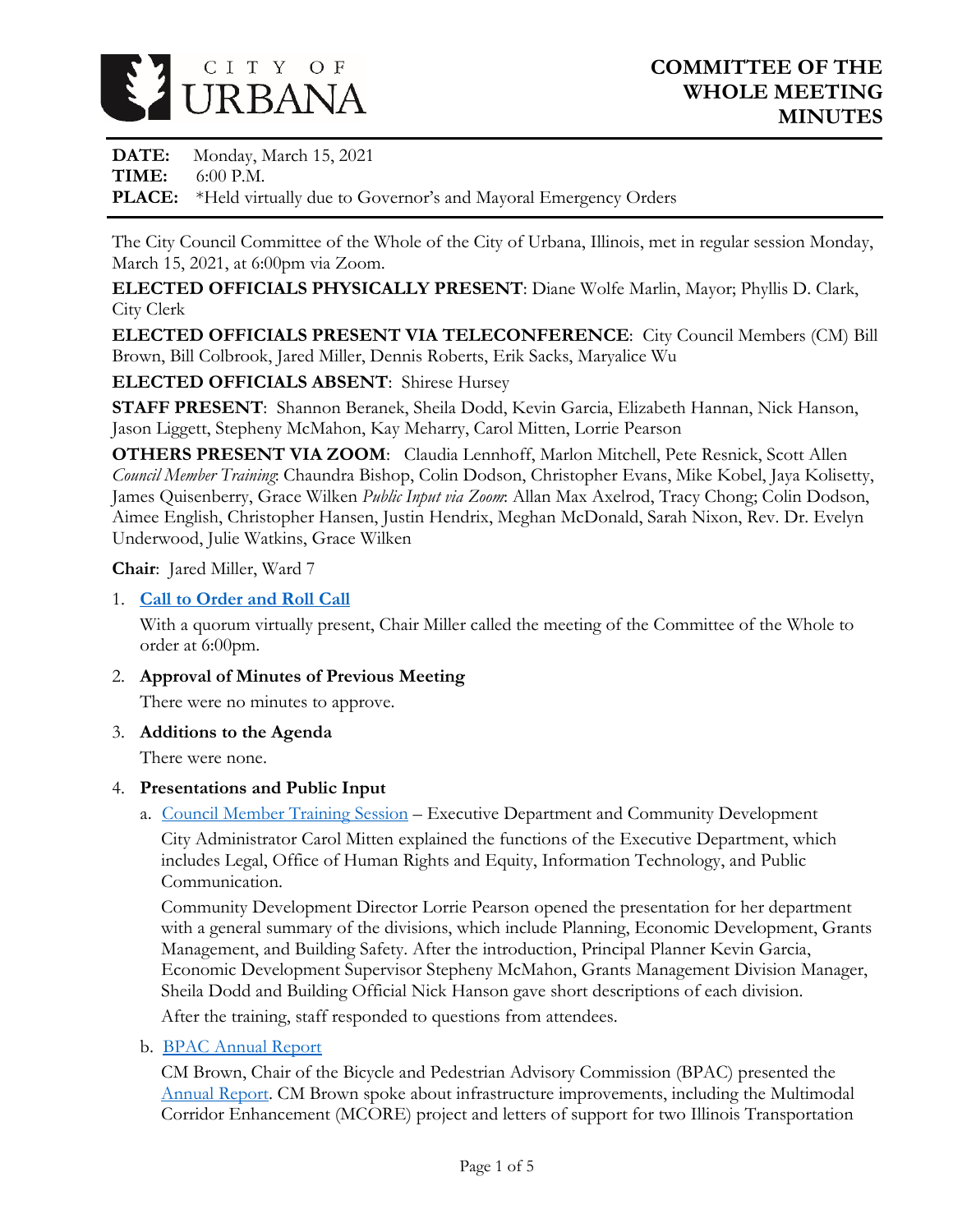Enhancement Program (ITEP) grants for Baker's Lane multi use path and Urbana Park District Broadway Avenue multi use path from Park Street to Kerr. CM Brown also spoke about the creation of a Vision Zero Task Force to create a Vision Zero plan of action and the addition of a youth member to serve on the Commission.

### c. [Public Input](https://www.city.urbana.il.us/Scripts/CouncilVideo/Video.asp?v=/_Video/City_Council/2021/20210315/04._Public_Input.mp4)

*Comments via Zoom included*: appreciate transparency of council training tonight; need to invest in welfare of those in need; background checks should not be done until a position is offered; everyone has failed Aleyah Lewis by promoting Cory Koker; when will One Door get off the ground; utility shut-offs still going on; concerned about City's use of background checks; FOIA Officer should be identified on City webpage; take the check-box to agree to background check off of employment application.

There was no email public input.

### 5. **[Staff Report](https://www.city.urbana.il.us/Scripts/CouncilVideo/Video.asp?v=/_Video/City_Council/2021/20210315/05._Staff_Report.mp4)**

City Administrator Mitten reminded everyone there will a [virtual Sustainability Advisory Committee](https://www.urbanaillinois.us/node/8956) [meeting Tuesday, April 6, 2021,](https://www.urbanaillinois.us/node/8956) at 7:00pm which will include a community dialog with Emulsicoat staff and representatives from the Illinois Environmental Protection Agency (IEPA).

Mayor Marlin reported she and Police Chief Bryant Seraphin and Lieutenant Matt Bain have been meeting with representative from the ACLU and the NAACP in the last six weeks regarding the Use of Force Policy. The Mayor said she thinks they are close to a final version and hopes to have it finished in the next few weeks to present to the public.

Mayor Marlin said the City averages about 25,000 calls for service in a year. She said over 99.5% calls are resolved without use of force.

The Mayor announced the Regional Planning Commission (RPC) has had a cutoff of federal and state funding due to the delay of Champaign County in reconciling their accounts, which has caused a delay in audits. This has affected the status of grants funding that comes through RPC.

6. **[Resolution No. 2021-03-011R:](https://www.city.urbana.il.us/Scripts/CouncilVideo/Video.asp?v=/_Video/City_Council/2021/20210315/06._Resolution_2021-03-011R.mp4)** A Resolution Approving a City of Urbana Community Development Block Grant Program Agreement (Champaign County Health Care Consumers COVID-19 Assistance)

Grants Division Manager Sheila Dodd presented this resolution and said Champaign County Health Care consumers requested \$40,000 for its COVID-19 assistance program, for support of homeless and near homeless people during the pandemic.

Claudia Lennhoff, Executive Director of Champaign County Health Care Consumers was present, and she and Manager Dodd responded to questions from council members.

CM Colbrook moved to send Resolution No. 2021-03-011R to Council to be put on the Consent Agenda. CM Wu seconded the motion, which carried by roll call vote as follows:

Aye: Brown, Colbrook, Miller, Roberts, Sacks, Wu Nay: None

7. **[Resolution No. 2021-03-012R](https://www.city.urbana.il.us/Scripts/CouncilVideo/Video.asp?v=/_Video/City_Council/2021/20210315/07._Resolutions_2021-03-012R_2021-03-013R_2021-03-014R.mp4)**: A Resolution Certifying a Community Housing Development Organization for the Urbana Home Consortium (First Followers PY 2020)

Grants Division Manager Sheila Dodd presented this resolution and asked to include Resolution No. 2021-03-013R and Resolution No. 2021-03-014R with this resolution in omnibus fashion. She said the U.S. Department of Housing and Urban Development requires 15 percent of the annual allocation of HOME program funding be provided to a certified Community Housing Development Organization (CHDO). This resolution would approve certifying First Followers as a CHDO, which would allow them to receive funding using Federal Program Year (PY) 2020 CHDO Project and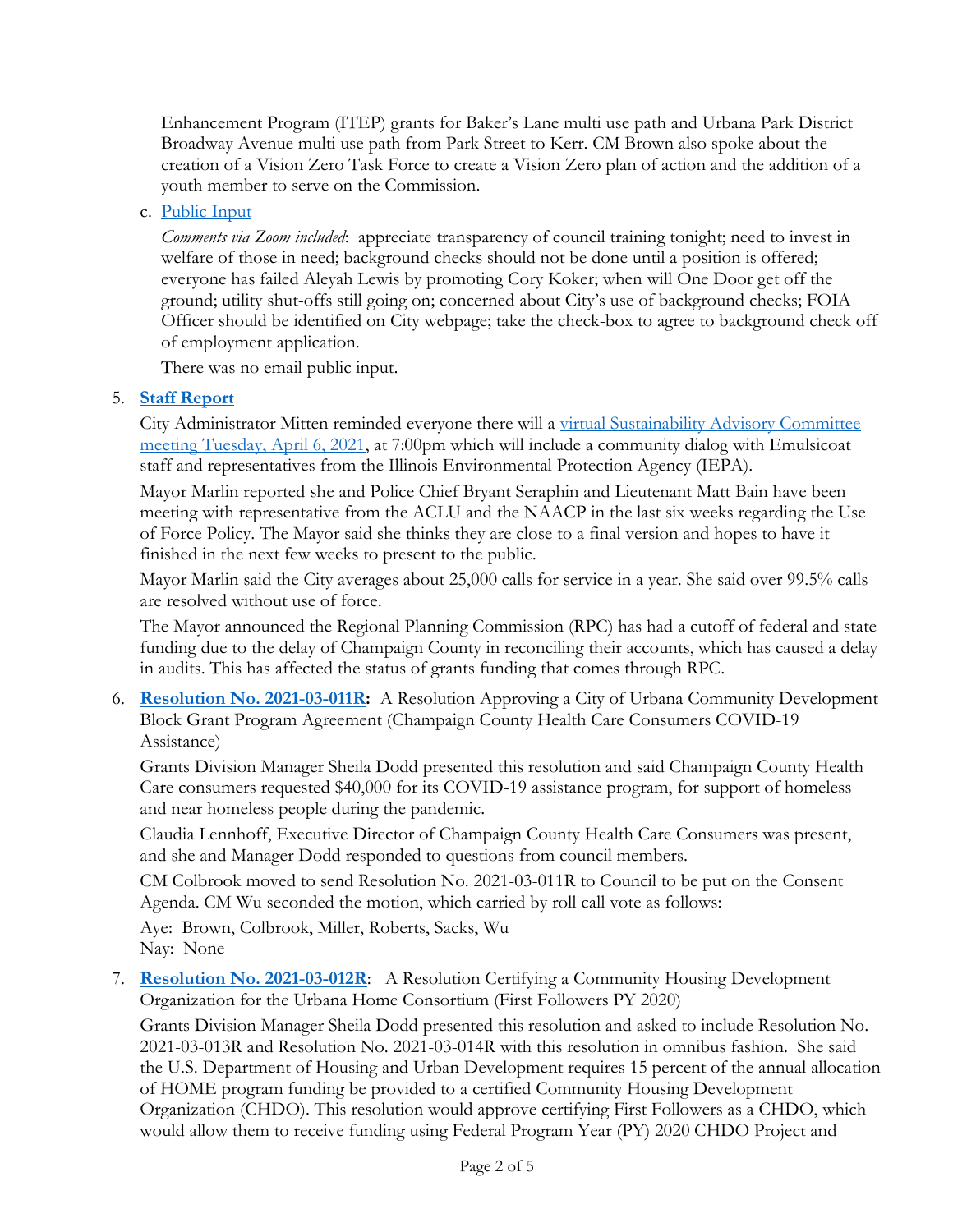Operating funds through the HOME Investment Partnership Program. The funding requested by First Followers is \$29,998 which would enable them to create two single-family rental units (Resolution No. 2021-03-014R), and is additional to the \$20,600 awarded to them by Council in February for their Welcome Home Program. They are also requesting \$26,110 (Resolution No. 2021- 03-013R) in funding for operating costs for the project.

Discussion ensued. Marlon Mitchell, First Followers Programs and Services Director was present, and he and Manager Dodd responded to questions from council members.

CM Roberts moved to send Resolution No. 2021-03-012R, Resolution No. 2021-03-013R and Resolution No. 2021-03-014R to Council to the Consent Agenda. Motion seconded by CM Brown and carried by roll call vote as follows:

Aye: Brown, Colbrook, Miller, Roberts, Sacks, Wu Nay: None

8. **[Resolution No. 2021-03-013R](https://www.city.urbana.il.us/Scripts/CouncilVideo/Video.asp?v=/_Video/City_Council/2021/20210315/07._Resolutions_2021-03-012R_2021-03-013R_2021-03-014R.mp4)**: A Resolution Approving and Authorizing the Execution of an Urbana Home Consortium Community Housing Development Organization Agreement (First Followers CHDO Operating PY 2020)

Resolution No. 2021-03-013R was carried by roll call vote in omnibus fashion with Resolution No. 2021-03-012R.

9. **[Resolution No. 2021-03-014R](https://www.city.urbana.il.us/Scripts/CouncilVideo/Video.asp?v=/_Video/City_Council/2021/20210315/07._Resolutions_2021-03-012R_2021-03-013R_2021-03-014R.mp4)**: A Resolution Approving and Authorizing the Execution of an Urbana Home Consortium Community Housing Development Organization Agreement (First Followers CHDO Developer PY 2020)

Resolution No. 2021-03-014R was carried by roll call vote in omnibus fashion with Resolution No. 2021-03-012R and Resolution No. 2021-03-013R.

10. **[Ordinance No. 2021-03-011](https://www.city.urbana.il.us/Scripts/CouncilVideo/Video.asp?v=/_Video/City_Council/2021/20210315/08._Ordinance_2021-03-011.mp4)**: An Ordinance Approving a Special Use Permit (701 East Florida Avenue / Plan Case 2415-S-21 – Trinity Lutheran Church)

Planner Marcus Ricci presented this ordinance. He said the church has been at this site since 1954. They are requesting a special use permit to construct a fellowship hall to address concerns about accessibility and health. The current space is split level and not fully accessible to those with mobility issues. Mold was discovered recently and the kitchen does not meet standards of the Champaign-Urbana Public Health District (CUPHD) so is currently not useable. The new structure would be single story and the kitchen would be built to meet the CUPHD standards.

CM Wu moved to send Ordinance No. 2021-03-011 to Council on the Consent Agenda. Motion seconded by CM Colbrook and carried by roll call vote as follows:

Aye: Brown, Colbrook, Miller, Roberts, Sacks, Wu Nay: None

11. **[Ordinance No. 2021-03-012](https://www.city.urbana.il.us/Scripts/CouncilVideo/Video.asp?v=/_Video/City_Council/2021/20210315/09._Ordinance_2021-03-012.mp4)**: An Ordinance Amending Schedule J of Section 23-172 of the Urbana Local Traffic Code Establishing Curb Loading Zones on Certain Streets (Clark Street)

Civil Engineer Shannon Beranek presented this ordinance. This will allow the addition of a 15-minute bump-in loading zone at the Gather Development, taking the loading or unloading vehicle out of the flow of traffic.

CM Colbrook made a motion to send Ordinance No. 2021-03-012 to Council on the Consent Agenda. Motion seconded by CM Wu. After comments and clarification the motion carried by roll call vote as follows:

Aye: Brown, Colbrook, Miller, Roberts, Sacks Wu Nay: None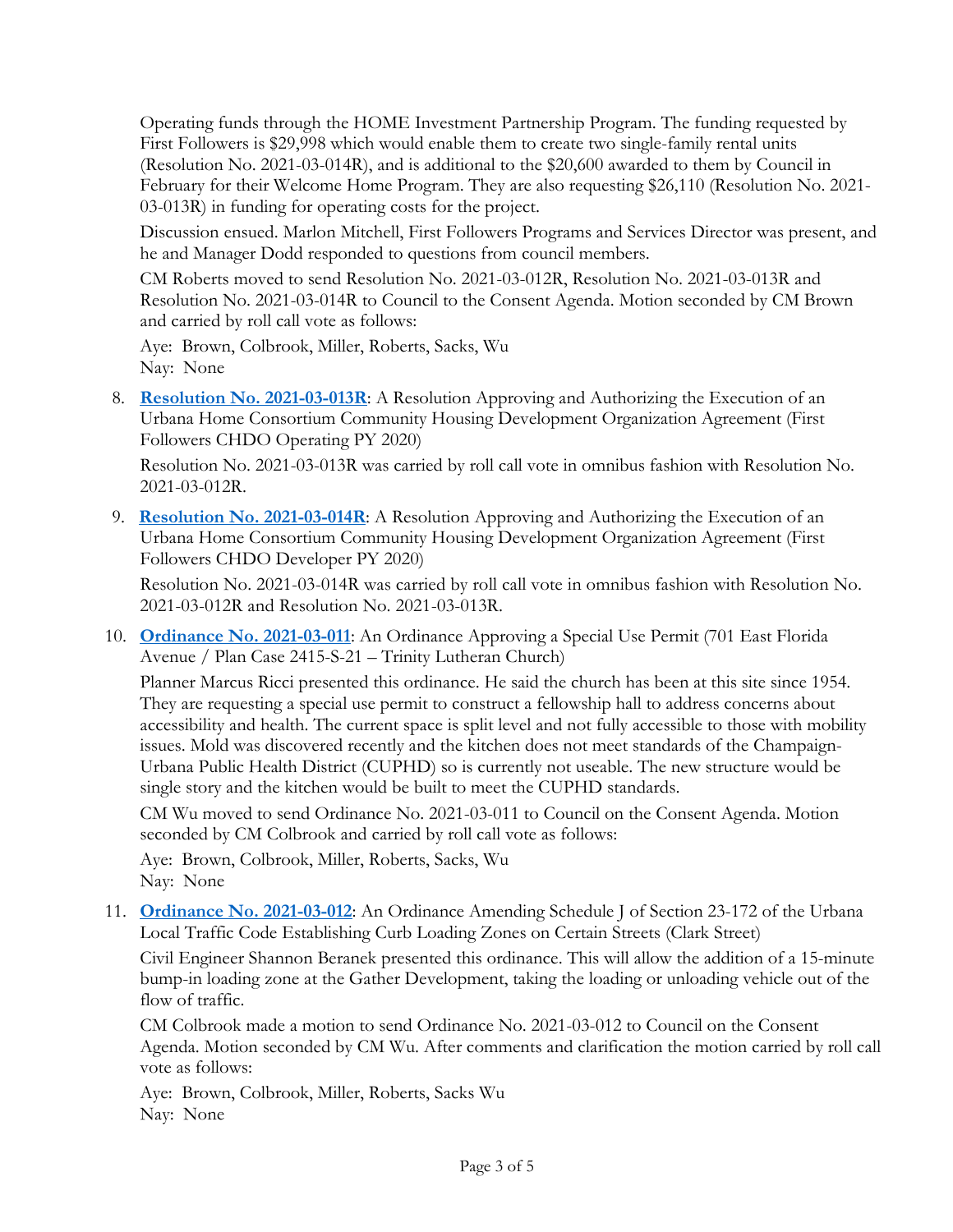#### 12. **Discussion**[: One Door Update & Consideration of Alternatives to Policing in FY 22 Budget](https://www.city.urbana.il.us/Scripts/CouncilVideo/Video.asp?v=/_Video/City_Council/2021/20210315/10._One_Door_Update_and_Consideration_of_Alternatives_to_Policing.mp4)

Mayor Marlin said after the departure of Lieutenant Joel Sanders from the City, Sergeant Cory Koker was appointed lieutenant and will continue the work Lt. Sanders began, along with Police Chief Bryant Seraphin and others, on the One Door project.

The Mayor said the original idea for One Door was a comprehensive approach to people with mental health or other type of crisis. The original plan had been that the behavioral component would be handled by Rosecrance. Others involved were Carle Emergency department, C-U at Home as a shelter, and the Urbana Police Department. Mayor Marlin said the City is now planning on partnering with the City of Champaign for One Door. It will be a co-responder model between the two cities with two social workers to begin with, for people in crisis. Rosecrance and Carle Hospital are still planning to be a part of the One Door project, but C-U at Home is not at this time. The plan is to phase One Door in to start it sooner rather than later. The \$75,000 set aside by Council from the Police Department budget is set aside for mental health and other crises and is still available for the program.

Mayor Marlin spoke about the budget for the upcoming fiscal year and said the City will get a part of the money from the American Rescue Plan from the Federal Government. That amount could be about \$12.5 million and there will be guidelines as to what the money can be used for.

Extensive discussion ensued concerning what drives people to commit crime, whether or not police prevent crime, the involvement of various agencies in providing support, and ideas for funding programs to help people who have mental health issues, or are jobless or addicted. To better prepare to respond to calls for service in the future, it was suggested that calls should be tracked to see what types of calls there are, and which are most prevalent.

#### 13. **Discussion**[: Appointments to Boards/Commissions & City Staff Positions](https://www.city.urbana.il.us/Scripts/CouncilVideo/Video.asp?v=/_Video/City_Council/2021/20210315/11._Appointments_to_Boards_and_City_Staff_Positions.mp4)

Chair Miller proposed that the City should update the City Code for appointments to boards, commissions and city staff positions. He discussed the issues with the current process and made suggestions for changing the process of approving appointments (attached).

Discussion ensued. It was suggested that upcoming appointments be brought to Committee of the Whole to inform council members and the public further ahead of the vote for appointments at Council meeting.

Mayor Marlin said City Code is vague regarding appointments. She suggested instead of appointments, the City should have contracts for staff positions, which would cut out stress for those who have to be reappointed on an annual basis.

#### 14: **Discussion**: City of Urbana Use of Criminal Background Checks

Chair Miller suggested that because of lack of time at this meeting, this discussion be moved to another night for special meeting with the Human Relations Commission so time can be dedicated to the discussion. After discussion it was decided to add it to the agenda for the next Council meeting on March 22, 2021.

CM Wu moved to send this discussion to the City Council meeting on March 22, 2021. Motion seconded by CM Colbrook and carried by roll call vote as follows:

Aye: Brown, Colbrook, Miller, Roberts, Sacks, Wu Nay: None

#### 15. **Council Input and Communications**

There was none.

#### 16. **Adjournment**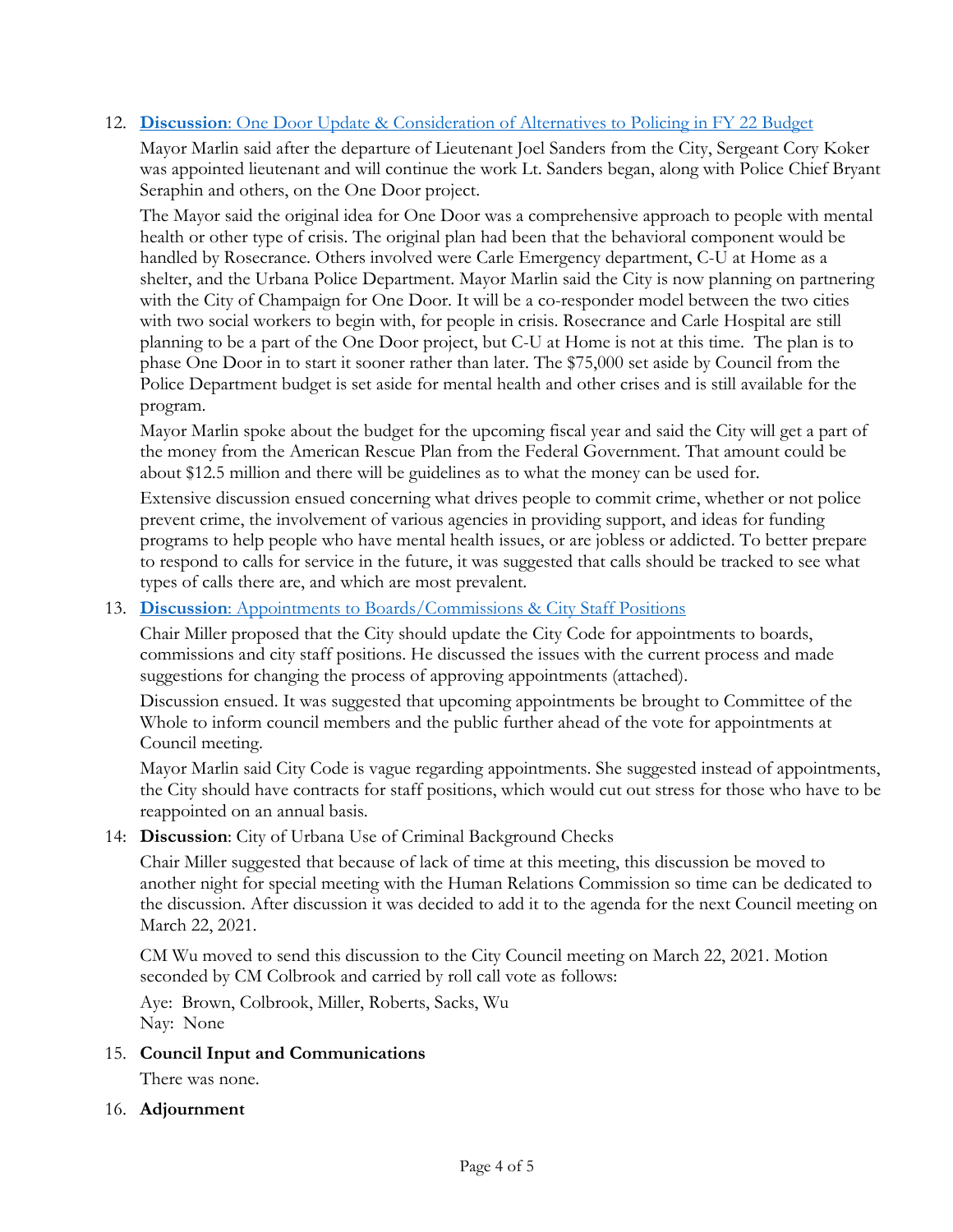With no further business to come before the Committee, Chair Miller adjourned this meeting at 10:15pm

Kay Meharry Recording Secretary

This meeting was recorded and is [viewable on-demand.](http://www.urbanaillinois.us/node/9161)

Minutes Approved: April 5, 2021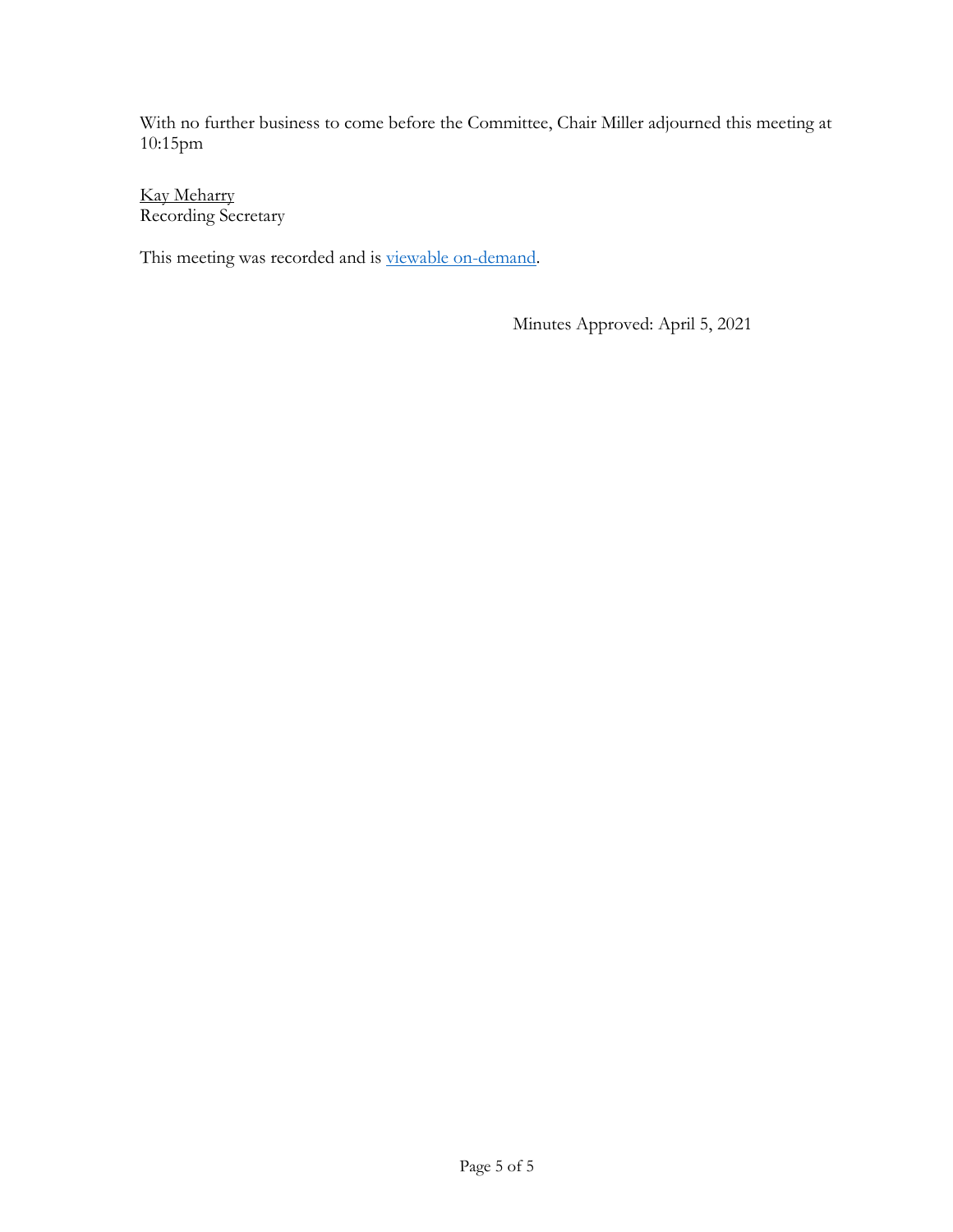# **Appointment Discussion**

# **INTRODUCTION**

Authority delegated to municipalities via:

(65 ILCS 5/) Illinois Municipal Code > Article 3.1 > Division 30. Appointed officers in all municipalities.

Section 3.1-30-5 (a) states "The mayor or president, as the case may be, by and with the advice and consent of the city council or the board of trustees, may appoint [...]"

Key phrasing: "by and with the advice and consent of"

History:

US Constitution Article II, section 2, clause 2 says "*[The president] shall have Power, by and with the Advice and Consent of the Senate, to make Treaties, provided two thirds of the Senators present concur; and he shall nominate, and by and with the Advice and Consent of the Senate, shall appoint Ambassadors, other public Ministers and Consuls, Judges of the supreme Court, and all other Officers of the United States…"*

The concept of "advice and consent" can be traced back to Great Britain and was subject to much debate during the writing of the Constitution.

Some delegates insisted that the power should lie solely within the office of the Presidency but others, concerned about authoritarian or monarchy-like control of the government, felt that Congress should share some of that power.

A compromise was struck and the "advice and consent" clause was written.

A question remained of whether or not the "advice" portion of the clause was meant to occur before or after a nomination and was a point of contention through many of the first terms of US Presidents. But over time "advice" and "consent" have become synonymous and in current practice, the US Senate uses a motion "to advise and consent" for confirmation of a given appointee if the appointee is approved by the relevant committee.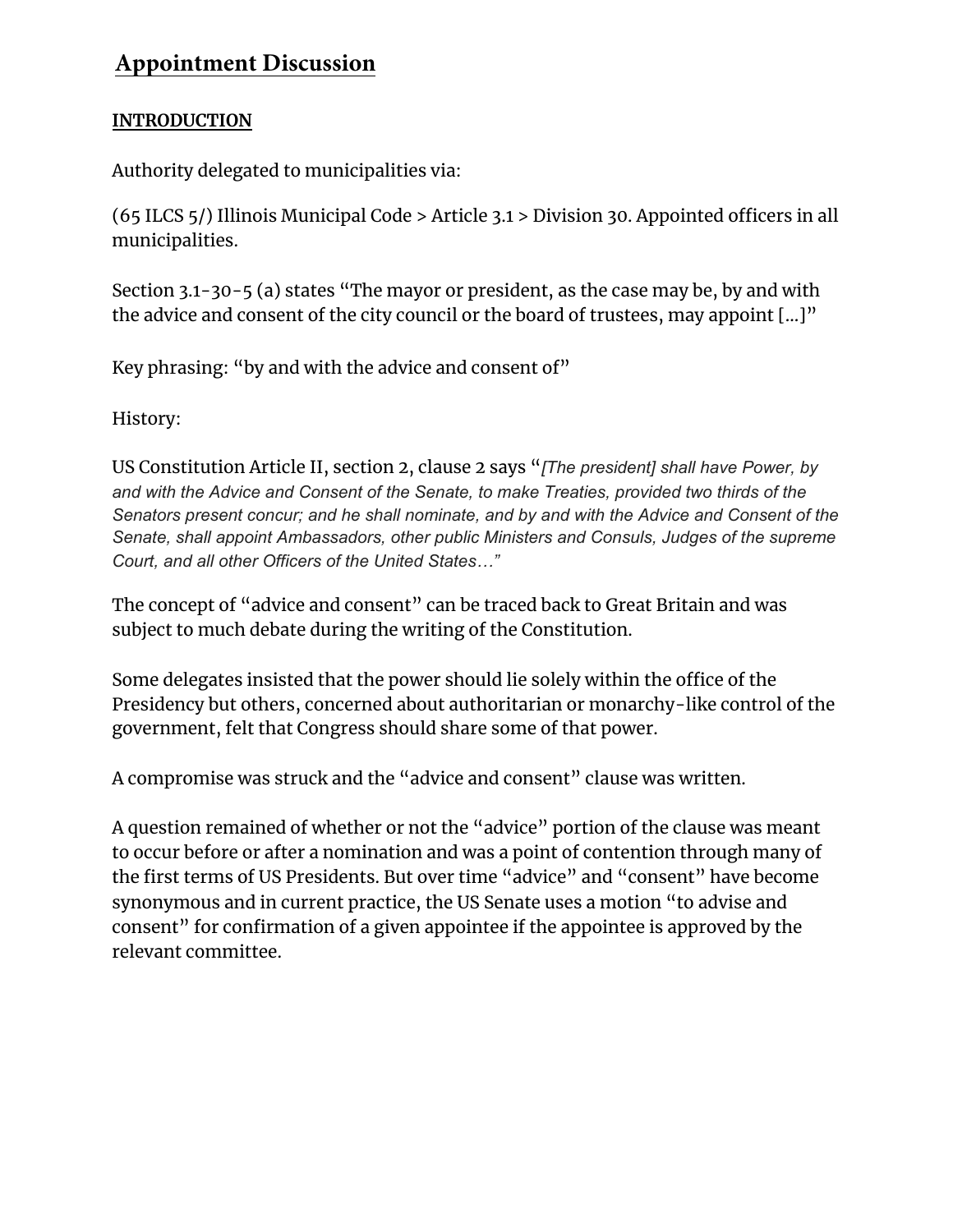# **Current issues for Urbana:**

- 1. The majority of our current guiding language is from the City Code of 1975.
- 2. Annual re-appointments for certain "non-controversial" officers.
- 3. Issues with varying language in many officer positions under each of the Divisions of the City Code of 1975.
- 4. Processes and language designating the role of the City Council are not clear within the current language in City Code.

# **Goals for process improvements:**

- 1. Bring forward a new ordinance amending the City Code to establish processes for appointments and clarify the role of the City Council.
- 2. Establish unifying language for officer and board/commission appointment processes and City Council/Mayoral roles.
- 3. Create a more transparent and public process that leaves more time for consideration of appointments.

# **Possible paths forward for the ordinance:**

- i. A need for an official determination and public documentation of which officer positions are subject to Council "advice and consent."
	- 1. The language in our commission/board appointments is not suffering the same ambiguity and may not need to be subject to clarification in this ordinance.
	- 2. Rules established here could apply to commission/board appointments without needing to rewrite those codes as the language for most includes "advice and consent" language.
- ii. Consideration of elimination of annual re-appointments of established and agreed upon "non-controversial" appointments such as Finance Director, Fire Chief, or Public Works Director with appointment terms being agreed upon at the time of the consideration of the appointment.
	- 1. Example:
		- a. Fire Chief
			- i. Appointment date: June 30th, 2021
			- ii. Re-appointment date: June 30th, 2024
			- iii. Appointment term: 3 Years
- iii. Consideration of establishing a separate process for "at-issue" appointments such as Ethics Officer, City Attorney, FOIA Officer, City Administrator, and Chief of Police.